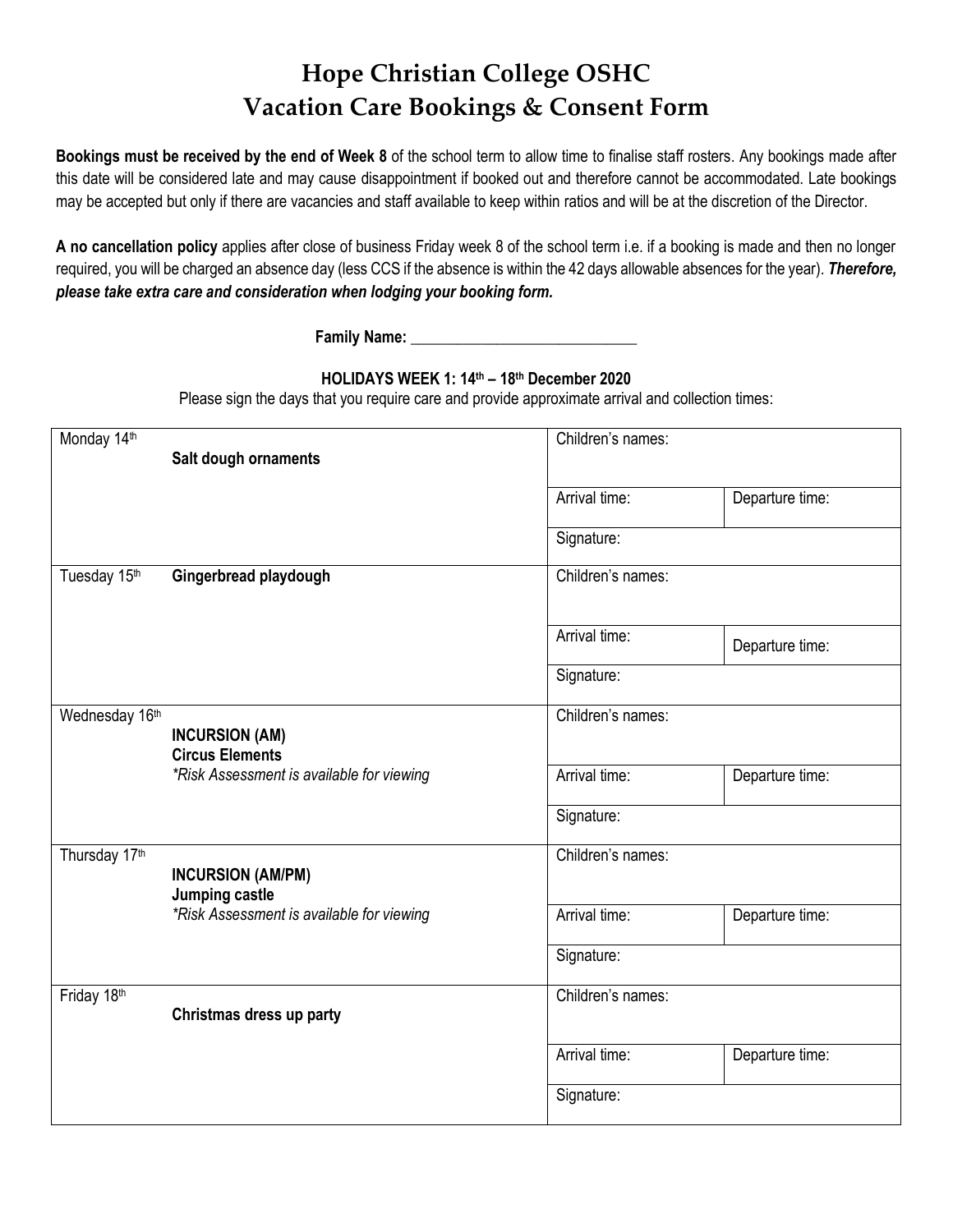## **Holidays WEEK 2: 4 th – 8 th January 2021**

Please sign the days that you require care and provide arrival and collection times

| Monday 4 <sup>th</sup>                                                                                                           | Pamper party & electronics day<br>*Risk Assessment is available for viewing    | Children's names:     |                 |
|----------------------------------------------------------------------------------------------------------------------------------|--------------------------------------------------------------------------------|-----------------------|-----------------|
|                                                                                                                                  |                                                                                | Arrival time:         | Departure time: |
|                                                                                                                                  |                                                                                | Signature:            |                 |
| Tuesday 5 <sup>th</sup><br><b>EXCURSION (AM)</b><br><b>Gawler Cinemas: Peter Rabbit 2</b><br>11 Murray St, Gawler, via HCC buses |                                                                                | Children's names:     |                 |
|                                                                                                                                  | 3 staff : 21 children (1:7 ratio)                                              | Children must be here |                 |
|                                                                                                                                  | Departing HCC OSHC approx. 9:00am                                              | before 8:30am         |                 |
|                                                                                                                                  | Returning HCC OSHC approx.12:00pm<br>*Risk Assessment is available for viewing | Arrival time:         | Departure time: |
|                                                                                                                                  |                                                                                | Signature:            |                 |
| Wednesday 6th                                                                                                                    | <b>Thankfulness jars</b>                                                       | Children's names:     |                 |
|                                                                                                                                  |                                                                                | Arrival time:         | Departure time: |
|                                                                                                                                  |                                                                                | Signature:            |                 |
| Thursday 7 <sup>th</sup>                                                                                                         | <b>INCURSION (PM)</b><br><b>Animal Capers</b>                                  | Children's names:     |                 |
|                                                                                                                                  | *Risk Assessment is available for viewing                                      | Arrival time:         | Departure time: |
|                                                                                                                                  |                                                                                | Signature:            |                 |
| Friday 8th                                                                                                                       | <b>Construction day</b>                                                        | Children's names:     |                 |
|                                                                                                                                  |                                                                                | Arrival time:         | Departure time: |
|                                                                                                                                  |                                                                                | Signature:            |                 |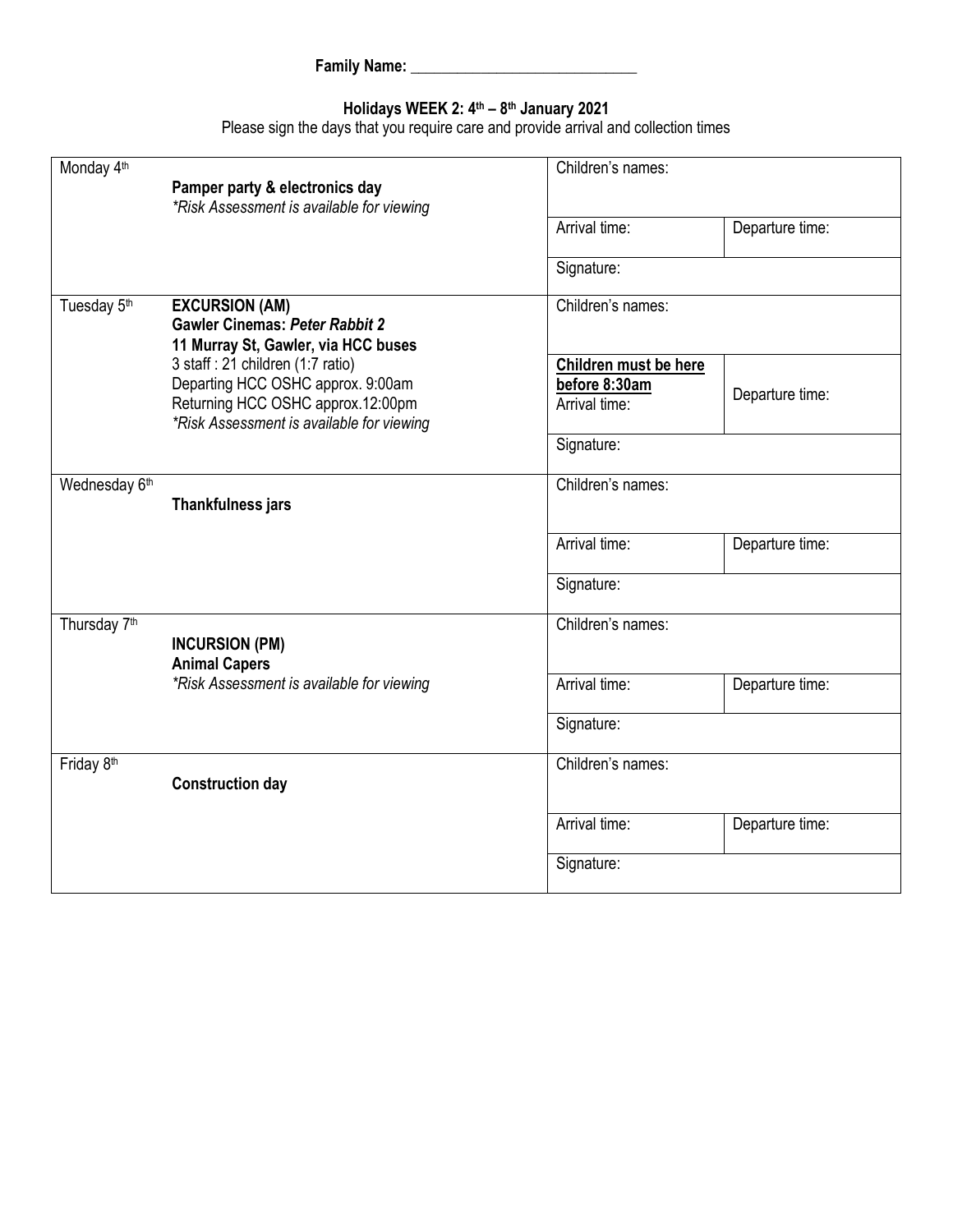### **Holidays WEEK 3: 11th – 15th January 2021**

Please sign the days that you require care and provide arrival and collection times

| Monday 11 <sup>th</sup> | <b>Cooking butter chicken</b><br>*Risk Assessment is available for viewing                                                                                                                           | Children's names:                                                   |                 |
|-------------------------|------------------------------------------------------------------------------------------------------------------------------------------------------------------------------------------------------|---------------------------------------------------------------------|-----------------|
|                         |                                                                                                                                                                                                      | Arrival time:                                                       | Departure time: |
|                         |                                                                                                                                                                                                      | Signature:                                                          |                 |
| Tuesday 12th            | <b>EXCURSION (AM)</b><br><b>Flip Out</b><br>Tenancy 9, 600 Main North Road, Munno Para                                                                                                               | Children's names:                                                   |                 |
|                         | Shopping City, Smithfield via HCC buses<br>3 staff : 21 children (1:7 ratio)<br>Departing HCC OSHC approx. 10:25am<br>Returning HCC OSHC approx.12:15pm<br>*Risk Assessment is available for viewing | Children must be here<br>before 10am<br>Arrival time:<br>Signature: | Departure time: |
| Wednesday 13th          | Newspaper animal crafts                                                                                                                                                                              | Children's names:                                                   |                 |
|                         |                                                                                                                                                                                                      | Arrival time:                                                       | Departure time: |
|                         |                                                                                                                                                                                                      | Signature:                                                          |                 |
| Thursday 14th           | <b>INCURSION (AM)</b><br><b>Scouts</b>                                                                                                                                                               | Children's names:                                                   |                 |
|                         | *Risk Assessment is available for viewing                                                                                                                                                            | Arrival time:                                                       | Departure time: |
|                         |                                                                                                                                                                                                      | Signature:                                                          |                 |
| Friday 15th             | Water games day<br>*Risk Assessment is available for viewing                                                                                                                                         | Children's names:                                                   |                 |
|                         |                                                                                                                                                                                                      | Arrival time:                                                       | Departure time: |
|                         |                                                                                                                                                                                                      | Signature:                                                          |                 |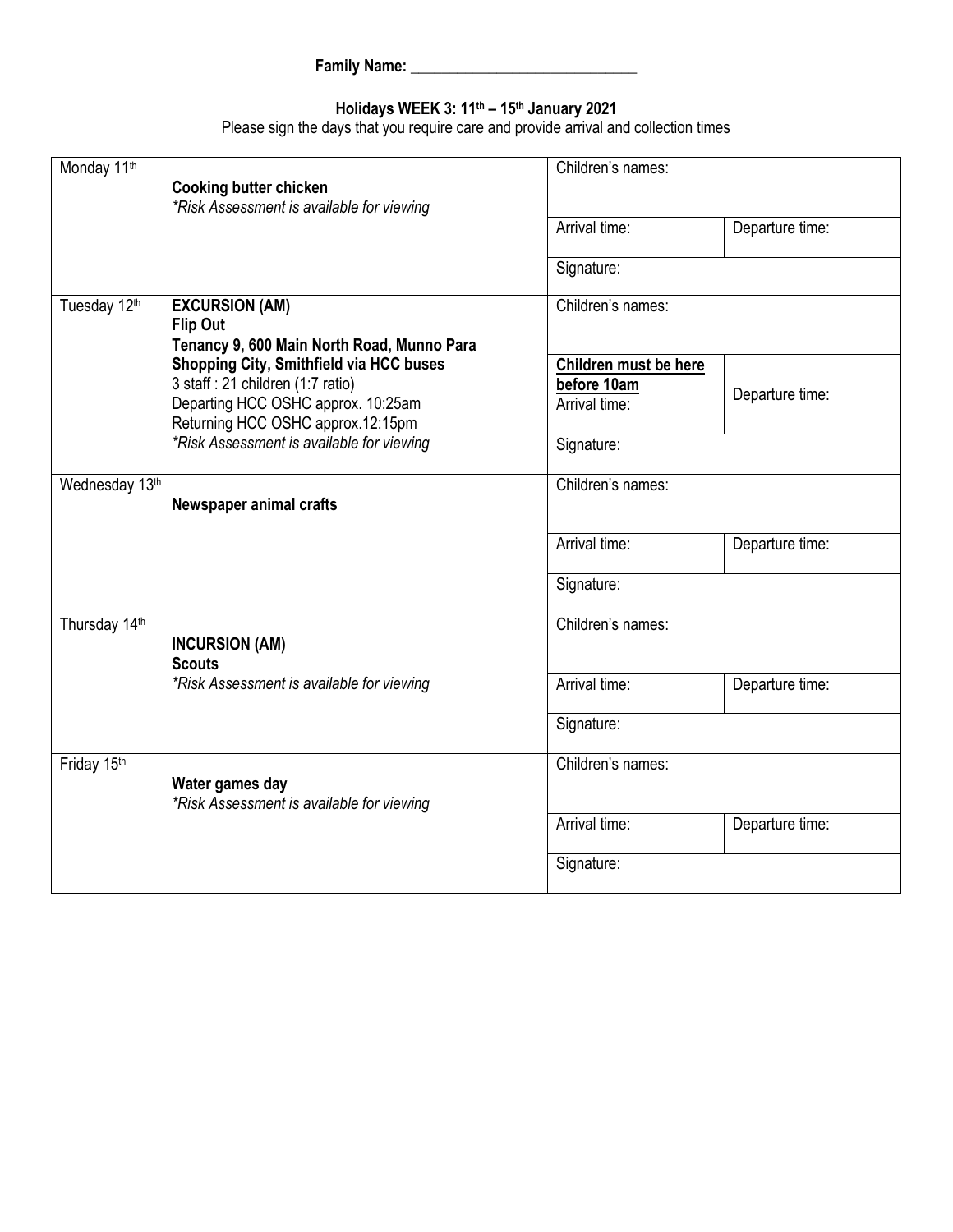## **Holidays WEEK 4: 18th – 22nd January 2021**

Please sign the days that you require care and provide arrival and collection times

| Monday 18th    |                                                                                                                                                    | Children's names:                                       |                 |
|----------------|----------------------------------------------------------------------------------------------------------------------------------------------------|---------------------------------------------------------|-----------------|
|                | <b>Music games</b>                                                                                                                                 |                                                         |                 |
|                |                                                                                                                                                    |                                                         |                 |
|                |                                                                                                                                                    | Arrival time:                                           | Departure time: |
|                |                                                                                                                                                    | Signature:                                              |                 |
| Tuesday 19th   | Messy games day                                                                                                                                    | Children's names:                                       |                 |
|                |                                                                                                                                                    | Arrival time:                                           | Departure time: |
|                |                                                                                                                                                    | Signature:                                              |                 |
| Wednesday 20th | <b>EXCURSION (AM)</b><br><b>Gawler Cinemas: Croods 2</b>                                                                                           | Children's names:                                       |                 |
|                | 11 Murray St, Gawler, via HCC buses<br>3 staff : 21 children (1:7 ratio)<br>Departing HCC OSHC approx. 9:00am<br>Returning HCC OSHC approx.12:00pm | Children must be here<br>before 8:30am<br>Arrival time: | Departure time: |
|                | *Risk Assessment is available for viewing                                                                                                          | Signature:                                              |                 |
| Thursday 21st  | <b>Painting day</b>                                                                                                                                | Children's names:                                       |                 |
|                |                                                                                                                                                    | Arrival time:                                           | Departure time: |
|                |                                                                                                                                                    | Signature:                                              |                 |
| Friday 22nd    | <b>INCURSION (AM/PM)</b><br>Inflatable kahuna waterslide                                                                                           | Children's names:                                       |                 |
|                | *Risk Assessment is available for viewing                                                                                                          | Arrival time:                                           | Departure time: |
|                |                                                                                                                                                    | Signature:                                              |                 |